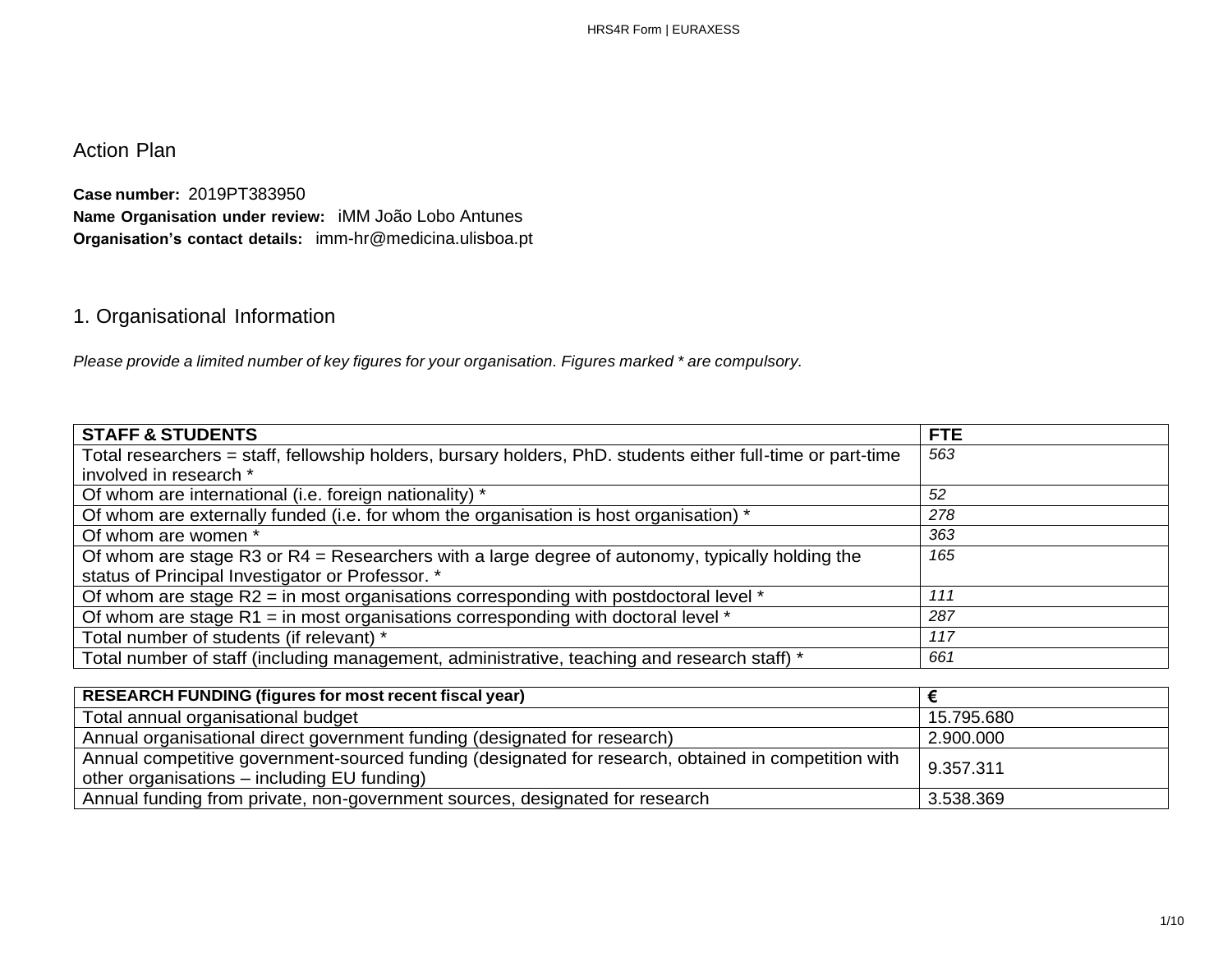#### **ORGANISATIONAL PROFILE (a very brief description of your organisation, max. 100 words)**

The iMM – Instituto de Medicina Molecular João Lobo Antunes is a leading Portuguese private non-profit research institute that offers a vibrant scientific environment, aiming to nurture innovative ideas in basic, clinical and translational biomedical research, with more than 500 Researchers.

Created in 2002, iMM has established itself as a leading national and internationally competitive biomedical institute. Its strategy has been defined by the promotion of excellence, leveraged by high-quality human resources, increasing expenditure in infrastructures and knowledge transfer to the society.

iMM is an inclusive, equal opportunity employer offering attractive conditions and benefits.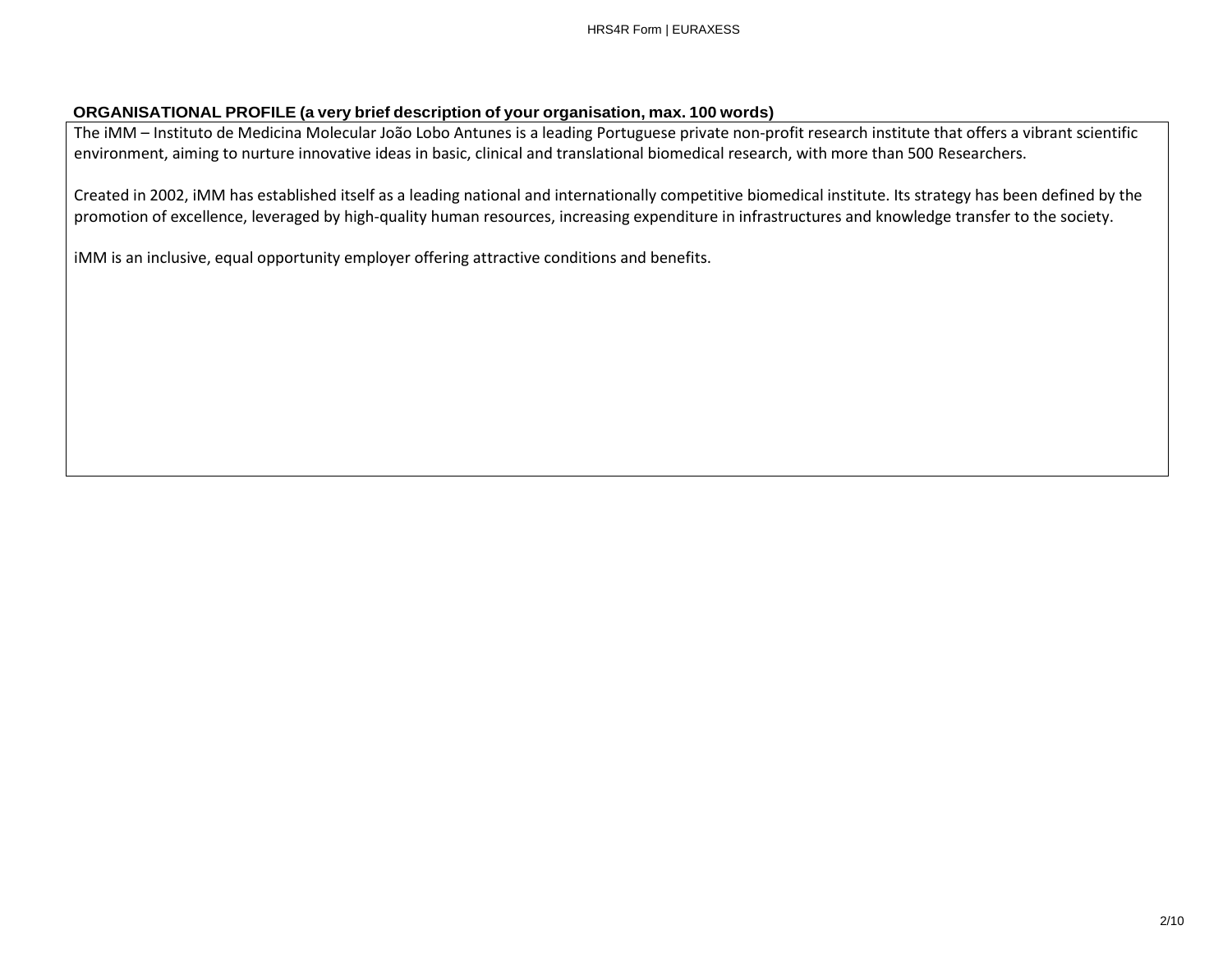## 2. Strengths and weaknesses of the current practice

Please provide an overview of the organisation in terms of the current strengths and weaknesses of the current practice under the four thematic headings of the Charter and Code at your organization.

| Ethical and professional aspects *                                                                                                                                                                                                                                                                                                                                                                                                                                                                                                                                                                                                                                                                                                                                                                                  |
|---------------------------------------------------------------------------------------------------------------------------------------------------------------------------------------------------------------------------------------------------------------------------------------------------------------------------------------------------------------------------------------------------------------------------------------------------------------------------------------------------------------------------------------------------------------------------------------------------------------------------------------------------------------------------------------------------------------------------------------------------------------------------------------------------------------------|
| <b>Strengths</b>                                                                                                                                                                                                                                                                                                                                                                                                                                                                                                                                                                                                                                                                                                                                                                                                    |
| Research freedom within our research community encouraged and promoted by our board;<br>A knowledge sharing environment with regular seminars and lectures open to all iMM community;<br>A strong professional attitude and responsibility actively promoted by our Board, Group Leaders and Heads of Facility;<br>Code of Good Conduct for Equality, Non-Discrimination and Prohibition of Harassment at work and Anti Bullying committee;<br>Technology Transfer Office in charge of Intellectual Property Rights (IPR) management, IPR exploitation, Entrepreneurship promotion & start-<br>up creation, Industry collaboration and Open innovation (e.g.: participation in international open innovation platforms);<br>Dissemination, Public Engagement and Outreach is in charge of the Communication Office; |
| Weaknesses                                                                                                                                                                                                                                                                                                                                                                                                                                                                                                                                                                                                                                                                                                                                                                                                          |
| Necessity of a written official document addressing Ethical Principles;<br>Widen the scope of the Induction to address Ethical aspects in research;<br>Insufficient information on Open Science                                                                                                                                                                                                                                                                                                                                                                                                                                                                                                                                                                                                                     |
|                                                                                                                                                                                                                                                                                                                                                                                                                                                                                                                                                                                                                                                                                                                                                                                                                     |
| Recruitment and selection *                                                                                                                                                                                                                                                                                                                                                                                                                                                                                                                                                                                                                                                                                                                                                                                         |

**Strengths** 

OTM Recruitment Principles Good practices in advertising available positions Knowledgeable Human Resources Technician on the specificity of Research recruitment International environment and proximity with Academia and Santa Maria Hospital

Weaknesses

Dependence of funding agencies (public or private) rules for recruitment Budget limitation on calls dissemination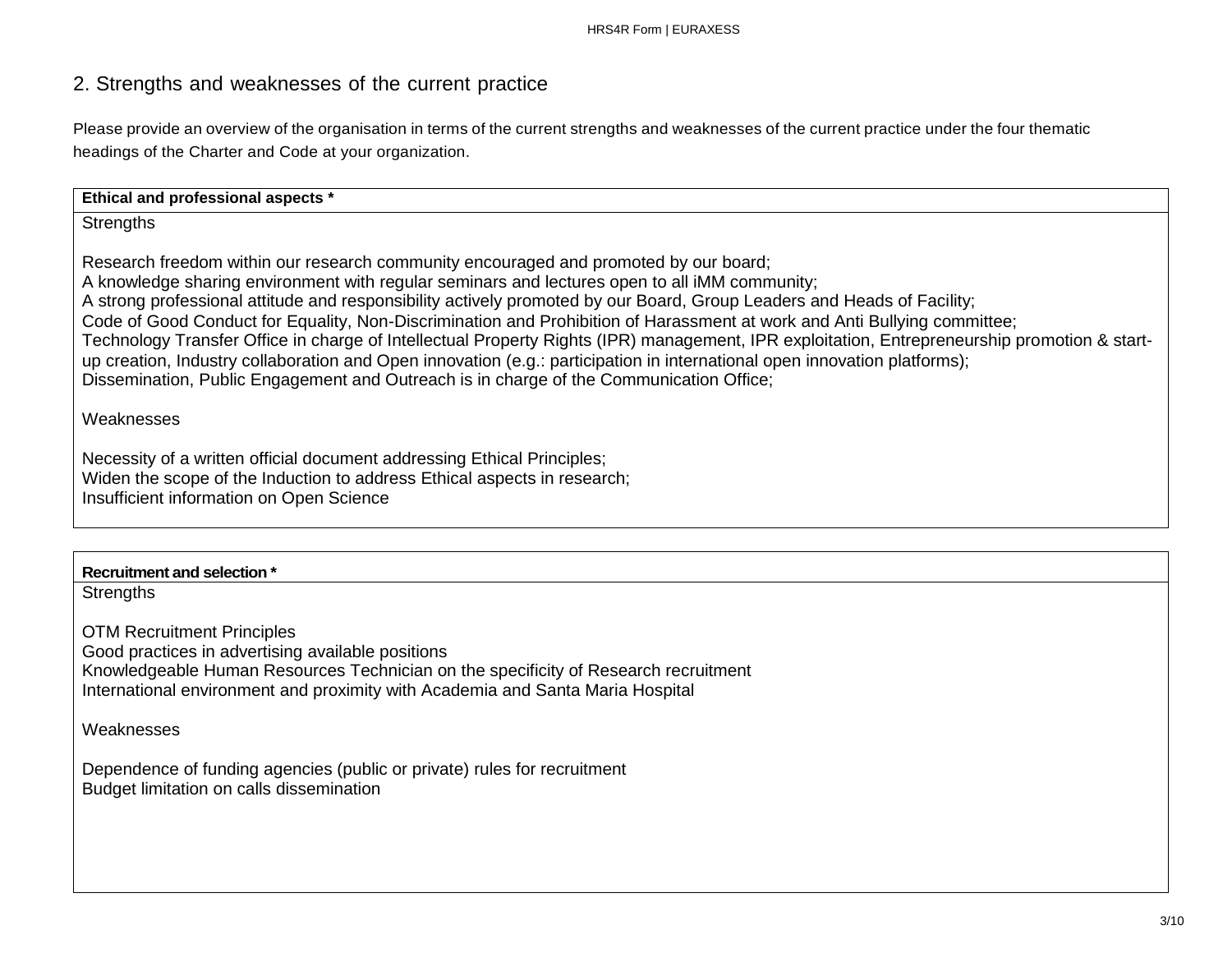## **Working conditions \***

#### **Strengths**

Well-equipped infrastructure for research and for the supporting departments (Accounting, Project Management, Pre-Award, Technology Transfer Office (TTO), Human Resources, Safety and Compliance, Purchase and Procurement, Information Systems Unit, among others); Services provided by research support units (Bioimaging Unit, Flow Cytometry Unit, Zebrafish Facility, Rodents Unit and in-house BioBank, among others);

Emergency procedures implemented by the Safety and Compliance (emergency response procedures, Lab safety procedures);

#### Weaknesses

Being inserted in the Medicine Faculty Facilities, lack of space presents as a challenge;

Lack of career recognition and progression;

Inexistence of a performance evaluation system;

Gender balance is not sufficiently addressed in the Institute;

## **Training and development \***

**Strengths** 

Existence of the Training Hub Office that provides training opportunities; Existence of an HR program focused on self-knowledge and career design; Existence of a complaint system in accordance with ISO 9001:2015 for facilities related issues; Existence of an HR Office for all complaints/ appeals regarding HR issues;

#### Weaknesses

No formalized or fixed process for career advice at Training Hub; Lack of structured training offer except for the ones for PhD students; Guidance for researcher's career path needs to be improved; Lack of Supervisor or managerial training.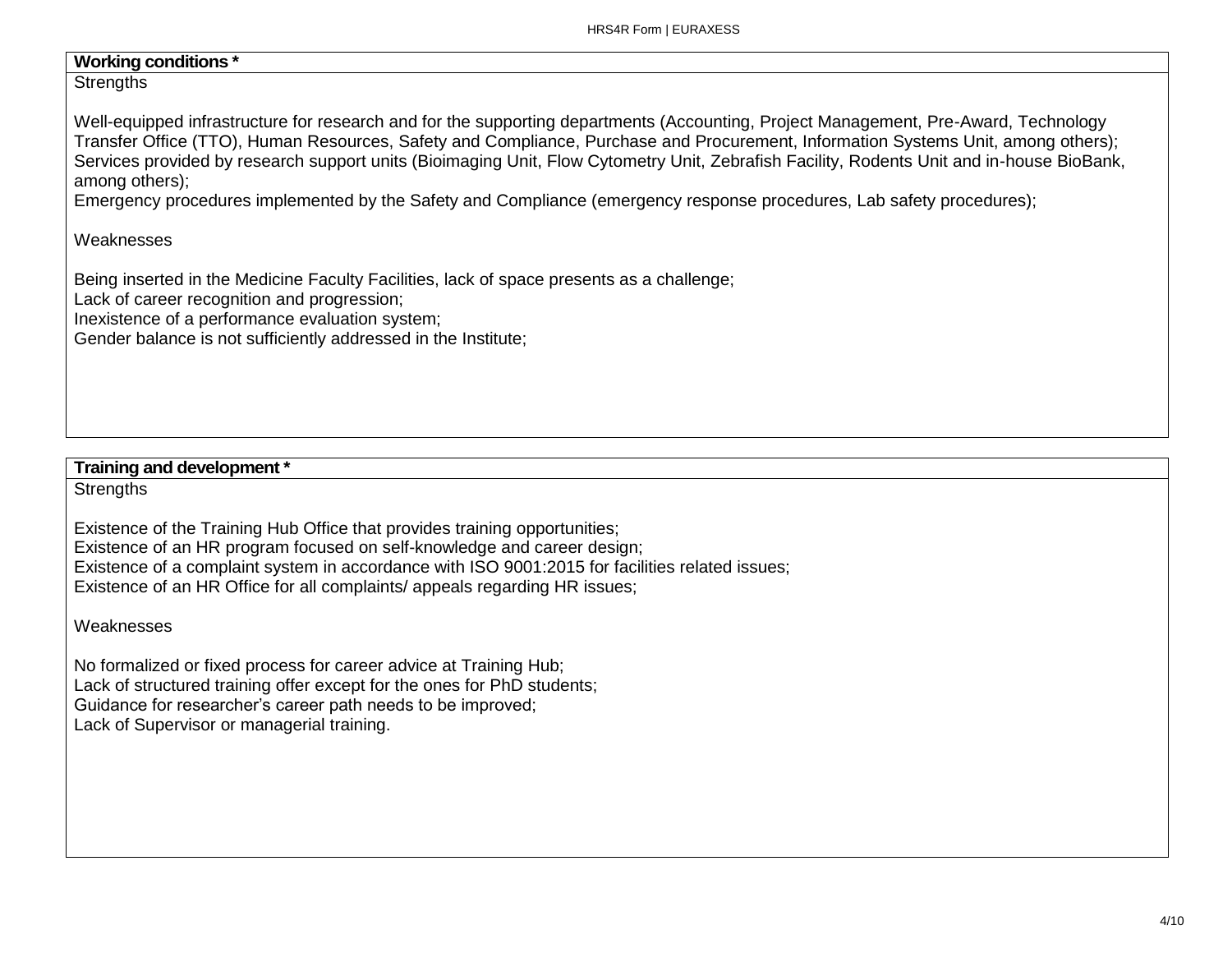## 3. Actions

The Action Plan and HRS4R strategy must be published on an easily accessible location of the organisation's website.

Please provide the web link to the organization's Action Plan/HR Strategy dedicated webpage(s): *[http://www.yoursite.com](http://www.yoursite.com/)*

Please fill in the list of all individual actions to be undertaken in your organisation's HRS4R to address the weaknesses or strengths identified in the Gap-Analysis. The listed actions should be concise, but detailed enough for the assessors to evaluate the level of ambition, engagement and the expected implementation process. The institution should strive to provide a detailed plan, not just an enumeration of actions.

**Note:** Choose one or more of the principles retrieved from the GAP Analysis.

#### **Proposed ACTIONS**

#### **Principles:**

() 1. Research freedom () 2. Ethical principles () 3. Professional responsibility () 4. Professional attitude () 5. Contractual and legal obligations () 6. Accountability () 7. Good practice in research () 8. Dissemination, exploitation of results () 9. Public engagement () 10. Non discrimination () 11. Evaluation/ appraisal systems () 12. Recruitment () 13. Recruitment (Code) () 14. Selection (Code) () 15. Transparency (Code) () 16. Judging merit (Code) () 17. Variations in the chronological order of CVs (Code) () 18. Recognition of mobility experience (Code) () 19. Recognition of qualifications (Code) () 20. Seniority (Code) () 21. Postdoctoral appointments (Code) () 22. Recognition of the profession () 23. Research environment () 24. Working conditions () 25. Stability and permanence of employment () 26. Funding and salaries () 27. Gender balance () 28. Career development () 29. Value of mobility () 30. Access to career advice () 31. Intellectual Property Rights () 32. Co-authorship () 33. Teaching () 34. Complains/ appeals () 35. Participation in decision-making bodies () 36. Relation with supervisors () 37. Supervision and managerial duties () 38. Continuing Professional Development () 39. Access to research training and continuous development () 40. Supervision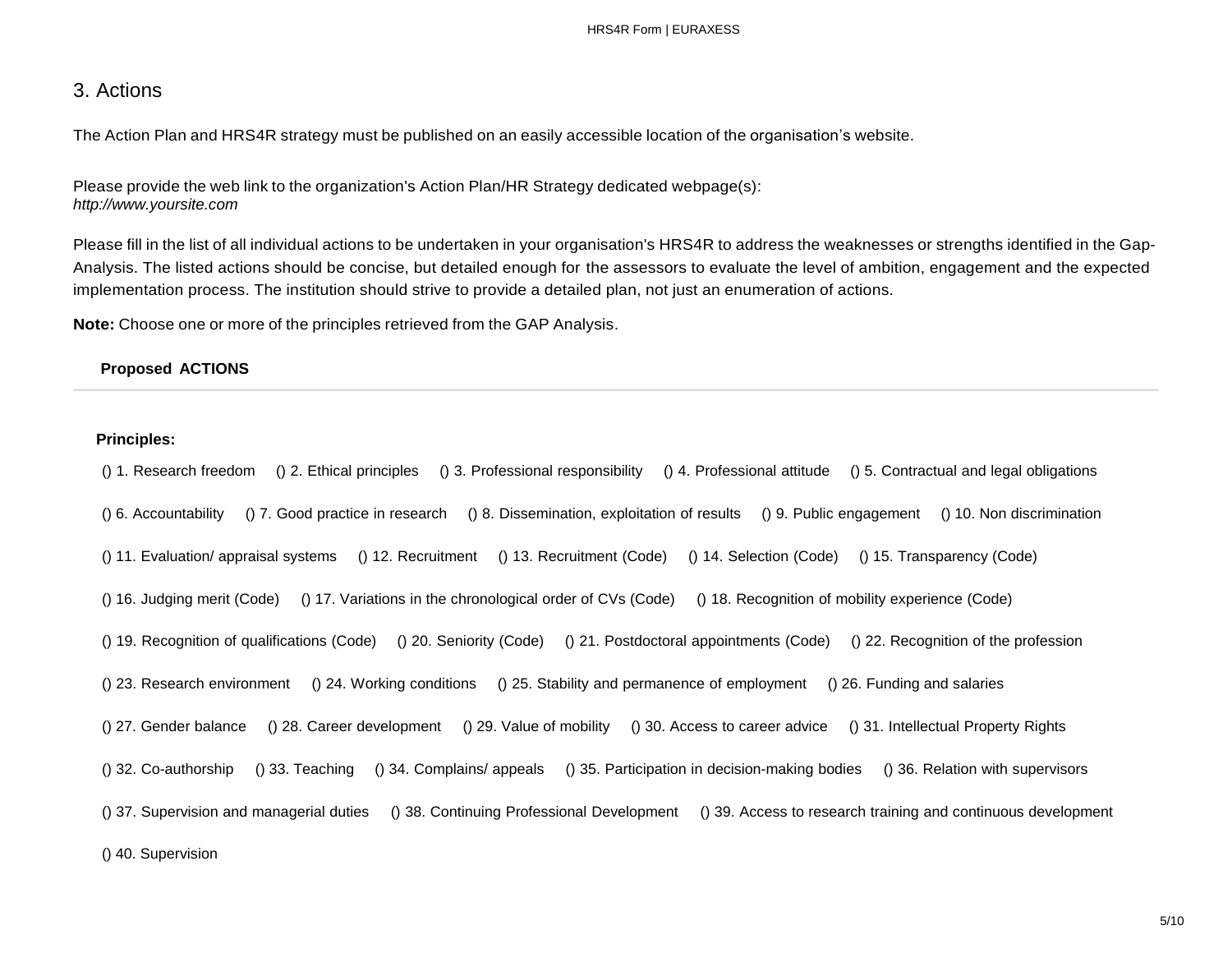|                          | <b>GAP Principle(s)</b>        | Timing (at least by year's   | Responsible Unit       | Indicators/Target(s) |
|--------------------------|--------------------------------|------------------------------|------------------------|----------------------|
|                          |                                | quarter/semester)            |                        |                      |
| ACTION 1-                | 2. Ethical principles          | 4 <sup>th</sup> Quarter 2022 | <b>Training Hub</b>    | Existence of the     |
| <b>Create Ethics</b>     | 3. Professional responsibility |                              |                        | <b>Ethics Code</b>   |
| Code and                 |                                |                              |                        |                      |
| Principles               |                                |                              |                        |                      |
| <b>ACTION 2-</b>         | 1. Research freedom            | 4 <sup>th</sup> Quarter 2022 | <b>Research Ethics</b> | Attendance list and  |
| <b>Onboarding Ethics</b> |                                |                              | <b>Work Group</b>      | session evaluation   |
| Sessions                 |                                |                              |                        | forms                |
| <b>ACTION 3 -</b>        | 3. Professional responsibility | 3rd Quarter 2023             | Purchasing and         | Number of electronic |
| Electronic lab           |                                |                              | Procurement            | lab books vs number  |
| books distribution       |                                |                              |                        | of researchers       |
| <b>ACTION 4-</b>         | 6. Accountability              | 3rd Quarter 2022             | Safety and             | System is online     |
| Creation of Safety       |                                |                              | Compliance             |                      |
| Management               |                                |                              |                        |                      |
| system                   |                                |                              |                        |                      |
| <b>ACTION 5-</b>         | 6. Accountability              | <b>End 2022</b>              | Safety and             | System is online     |
| Environment              |                                |                              | Compliance             |                      |
| Management               |                                |                              |                        |                      |
| system                   |                                |                              |                        |                      |
| ACTION $6-$              | 6. Accountability              | 4 <sup>th</sup> Quarter 2022 | Safety and             | Content available on |
| Create content on        |                                |                              | Compliance             | Institute's intranet |
| health, safety and       |                                |                              |                        |                      |
| environment              |                                |                              |                        |                      |
| ACTION 7-                | 6. Accountability              | <b>End 2022</b>              | Project                | Content available on |
| Create funding           |                                |                              | Management             | Institute's intranet |
| agencies project         |                                |                              |                        |                      |
| audit guidelines         |                                |                              |                        |                      |
| <b>ACTION 8-</b>         | 7. Good practice in research   | 4 <sup>th</sup> Quarter 2022 | Safety and             | Content available on |
| Create                   |                                |                              | Compliance             | Institute's intranet |
| Occupational             |                                |                              |                        |                      |
| health awareness         |                                |                              |                        |                      |
| document                 |                                |                              |                        |                      |
| <b>ACTION 9-</b>         | 7. Good practice in research   | 4 <sup>th</sup> Quarter 2022 | Safety and             | Number of Emails     |
| Workshop                 |                                |                              | Compliance             | sent                 |
| attendance               |                                |                              |                        |                      |
| importance               |                                |                              |                        |                      |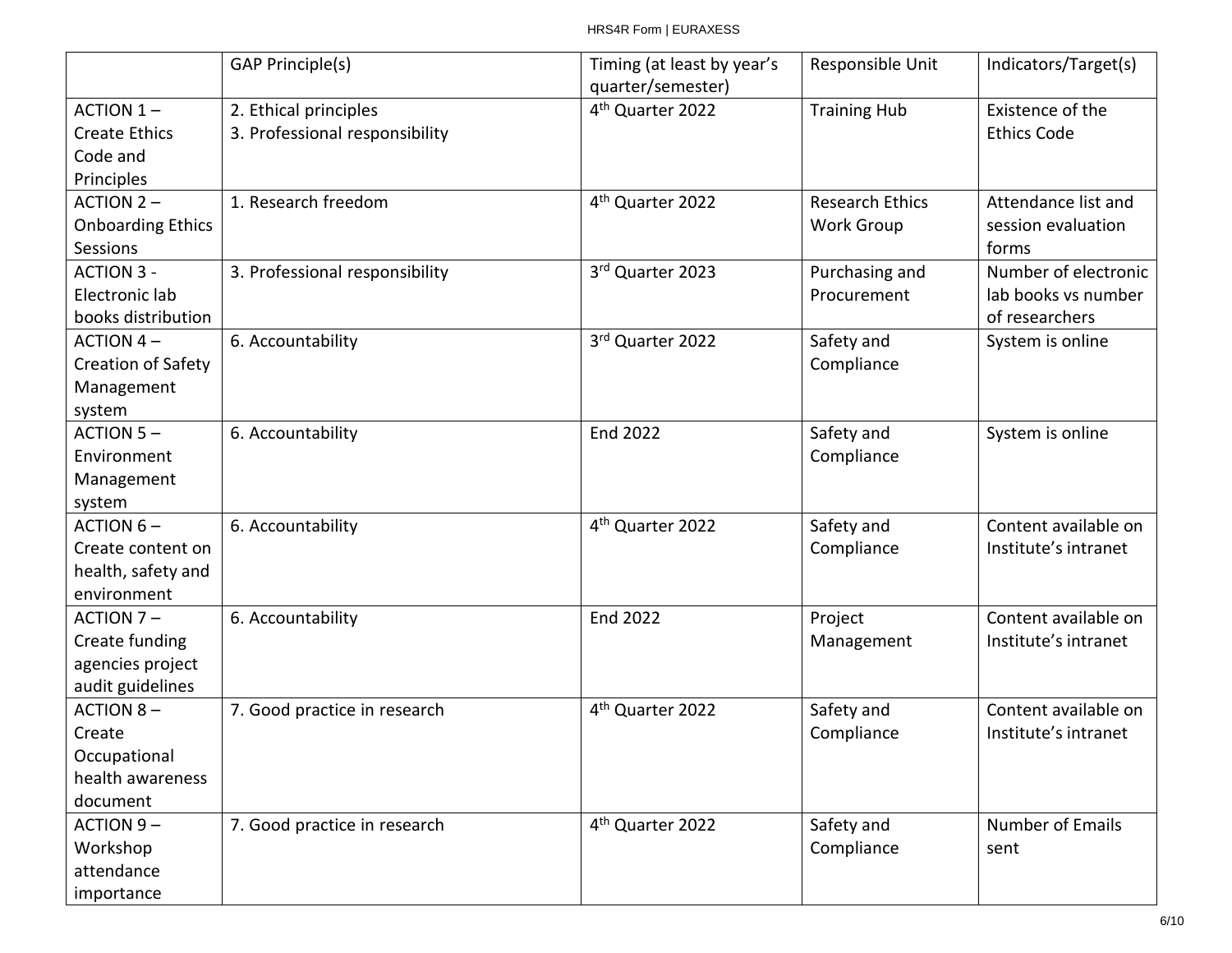| ACTION 10-             | 7. Good practice in research              | 4 <sup>th</sup> Quarter 2022 | Safety and             | Number of Emails         |
|------------------------|-------------------------------------------|------------------------------|------------------------|--------------------------|
| Accident               |                                           |                              | Compliance             | sent                     |
| awareness              |                                           |                              |                        |                          |
| <b>ACTION 11 - iMM</b> | 8. Dissemination, exploitation of results | 3rd Quarter 2023             | Open Science           | Existence of             |
| Handbook of            |                                           |                              | <b>Working Group</b>   | Handbook and             |
| <b>Scientific Data</b> |                                           |                              |                        | availability on the      |
| Management,            |                                           |                              |                        | Institute's intranet     |
| Deposition and         |                                           |                              |                        |                          |
| Curation               |                                           |                              |                        |                          |
| ACTION $12 -$          | 8. Dissemination, exploitation of results | 4 <sup>th</sup> Quarter 2023 | Open Science           | Number of sessions       |
| Open Science           |                                           |                              | <b>Working Group</b>   | and Attendance list      |
| Awareness              |                                           |                              |                        | and session              |
| sessions               |                                           |                              |                        | evaluation forms         |
| ACTION 13 -            | 9. Public engagement                      | End 2022                     | Communication          | Revised iMM              |
| Revision of            |                                           |                              | Office                 | website and media        |
| internal and           |                                           |                              |                        | channels, number of      |
| institutional          |                                           |                              |                        | emails with inclusive    |
| communication          |                                           |                              |                        | language                 |
| <b>ACTION 14-</b>      | 9. Public engagement                      | <b>End 2022</b>              | Communication          | Number of sessions       |
| Resume in person       |                                           |                              | Office                 | and participants,        |
| activities (iMM        |                                           |                              |                        | number of school         |
| Horizon and            |                                           |                              |                        | visits                   |
| School visits)         |                                           |                              |                        |                          |
| <b>ACTION 15-</b>      | 9. Public engagement                      | 2 <sup>nd</sup> Quarter 2022 | <b>Gender Equality</b> | Language revised on      |
| Revise language        |                                           |                              | working Group;         | all iMM channels         |
| according to           |                                           |                              | <b>Human Resources</b> | and communications       |
| <b>Gender Equality</b> |                                           |                              |                        |                          |
| Plan                   |                                           |                              |                        |                          |
| ACTION 16-             | 12. Recruitment                           | 2 <sup>nd</sup> Quarter 2022 | <b>Human Resources</b> | Calls posted include     |
| Include indication     |                                           |                              |                        | indication of            |
| of international       |                                           |                              |                        | international work       |
| work                   |                                           |                              |                        | environment and          |
| environment and        |                                           |                              |                        | Gender sensitive         |
| Gender sensitive       |                                           |                              |                        |                          |
| in all calls           |                                           |                              |                        |                          |
| ACTION 17-             | 24. Working conditions                    | <b>End 2022</b>              | Safety and             | Availability of Facility |
| Create facility        |                                           |                              | Compliance; Human      |                          |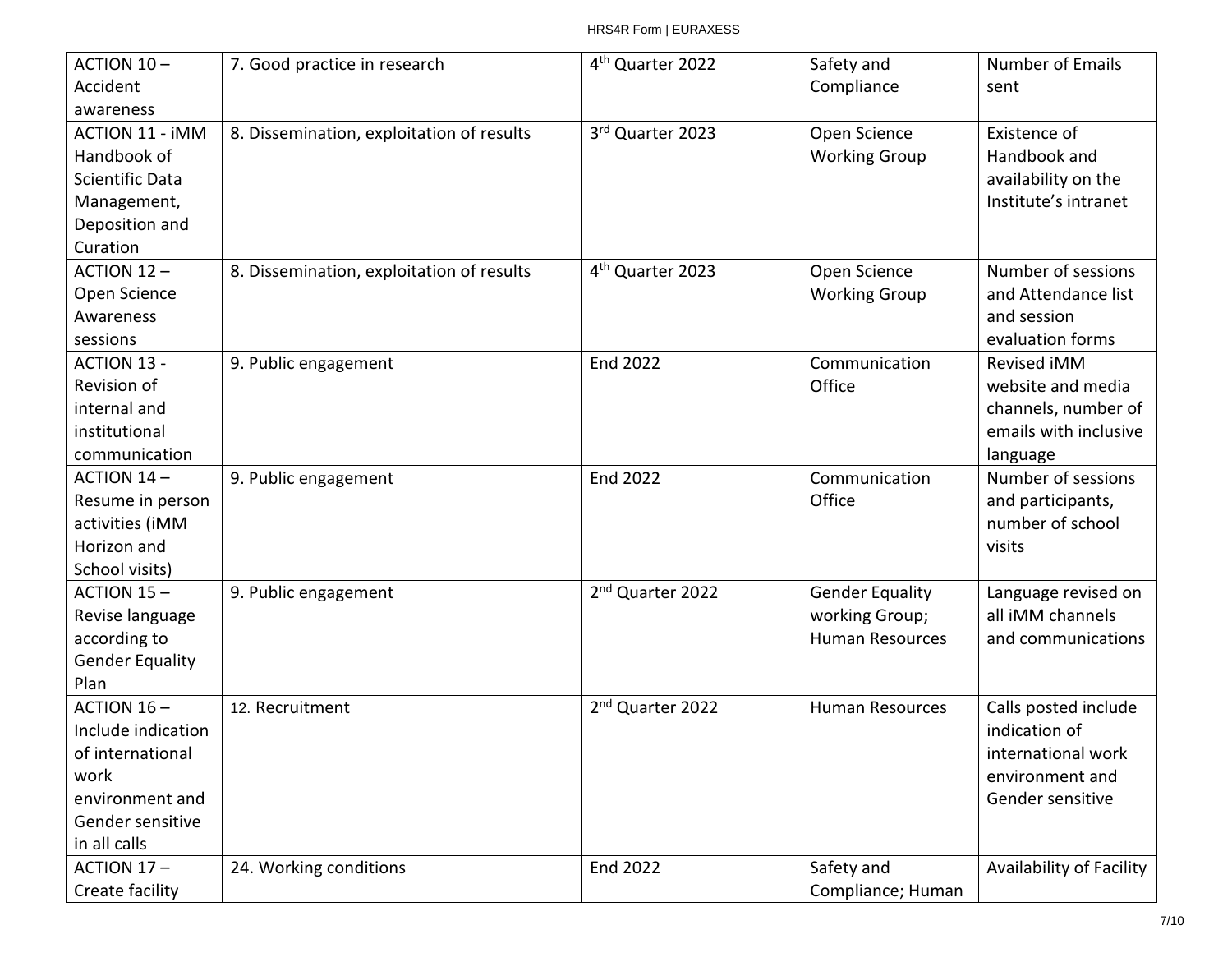| adequate to<br>Breast-feeding |                                        |                               | Resources                 |                      |
|-------------------------------|----------------------------------------|-------------------------------|---------------------------|----------------------|
| ACTION $18-$                  | 27. Gender balance                     | 2nd Quarter                   | <b>Gender Equality</b>    | Content available on |
| Create Gender                 |                                        |                               | working Group             | Institute's website  |
| <b>Equality Plan</b>          |                                        |                               |                           |                      |
| <b>ACTION 19-</b>             | 28. Career development                 | 2 <sup>nd</sup> Quarter       | <b>Training Hub</b>       | Alumni web page      |
| Create Alumni                 |                                        |                               |                           | available            |
| Webpage                       |                                        |                               |                           |                      |
| <b>ACTION 20-</b>             | 28. Career development                 | <b>End 2022</b>               | <b>Training Hub</b>       | Number of sessions   |
| Alumni initiatives            |                                        |                               |                           | and participants     |
| (Alumni sessions,             |                                        |                               |                           |                      |
| Annual Alumni                 |                                        |                               |                           |                      |
| meetings,                     |                                        |                               |                           |                      |
| Mentoring                     |                                        |                               |                           |                      |
| Program, Science              |                                        |                               |                           |                      |
| careers sessions)             |                                        |                               |                           |                      |
| ACTION 21-                    | 28. Career development                 | 2 <sup>nd</sup> Semester 2023 | <b>Human Resources</b>    | Number of sessions   |
| resume MyID                   | 30. Access to career advice            |                               |                           | and participants     |
| Program                       |                                        |                               |                           |                      |
| $ACTION 22 -$                 | 29. Value of mobility                  | 2 <sup>nd</sup> Quarter 2022  | <b>Human Resources</b>    | Calls posted include |
| include clause in             |                                        |                               |                           | clause where         |
| all calls stating             |                                        |                               |                           | mobility is valued   |
| that mobility is              |                                        |                               |                           |                      |
| valued                        |                                        |                               |                           |                      |
| <b>ACTION 23-</b>             | 32. Co-authorship                      | 4 <sup>th</sup> Quarter 2022  | <b>Training Hub</b>       | Existence of the     |
| Include in the                |                                        |                               |                           | <b>Ethics Code</b>   |
| <b>Ethical Code and</b>       |                                        |                               |                           |                      |
| Principles                    |                                        |                               |                           |                      |
| <b>ACTION 24 -</b>            | 36. Relation with supervisors;         | 2 <sup>nd</sup> Semester 2023 | <b>Human Resources</b>    | Number of            |
| Provide                       | 37. Supervision and managerial duties; |                               |                           | supervisors          |
| Leadership                    | 40. Supervision                        |                               |                           | participating        |
| workshops for                 |                                        |                               |                           |                      |
| supervisors                   |                                        |                               |                           |                      |
| ACTION 25-                    | 7. Good practice in research           | End 2023                      | <b>Information System</b> | % successful backups |
| Move backup                   |                                        |                               | Unit                      | offsite              |
| system to Cloud               |                                        |                               |                           |                      |
| ACTION 26-                    | 7. Good practice in research           | End 2023                      | <b>Information System</b> | % of storage and     |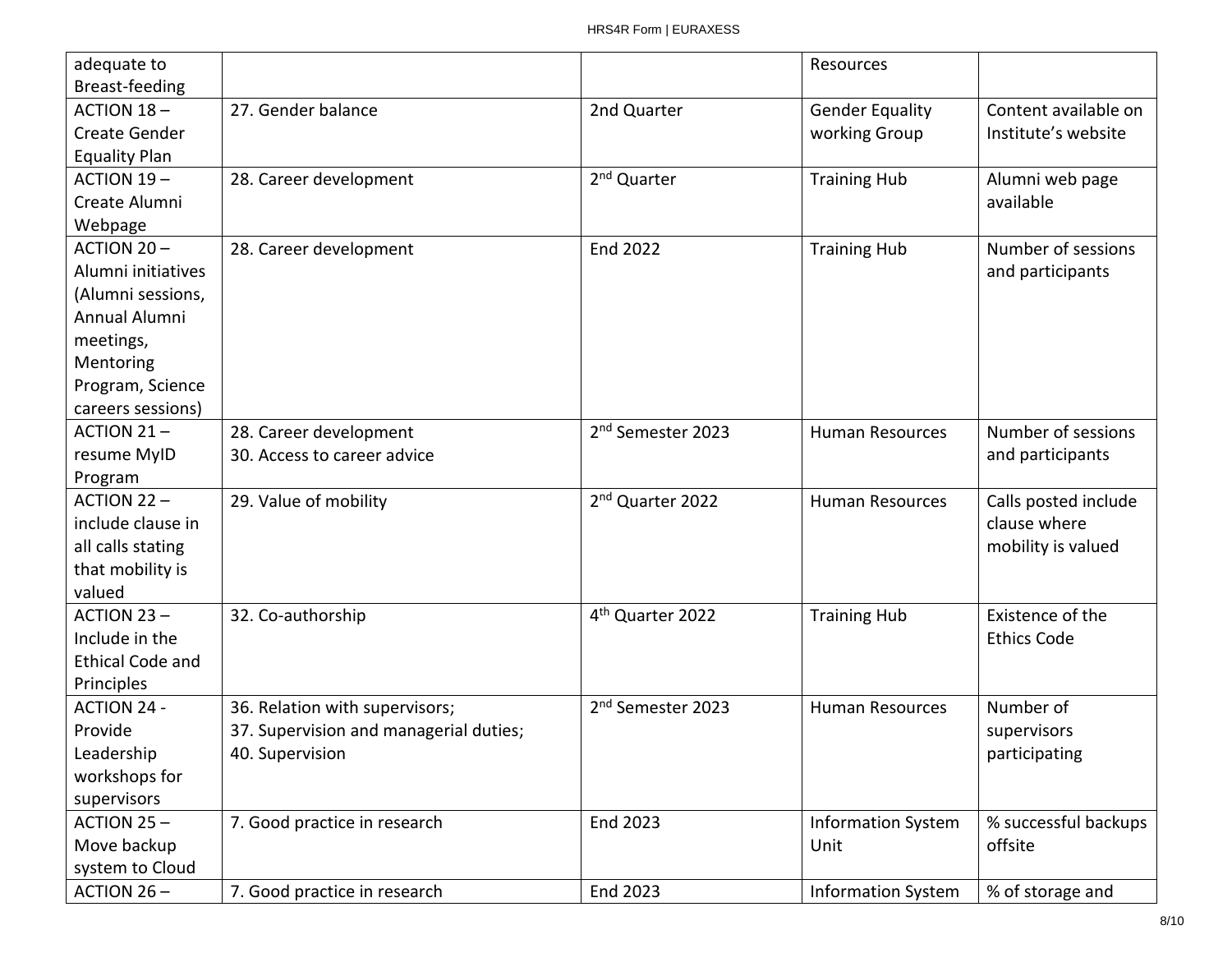| Upgrade server             |                              |          | Unit                      | virtual machines     |
|----------------------------|------------------------------|----------|---------------------------|----------------------|
| infrastructure to          |                              |          |                           | offsite at least 50% |
| hybrid                     |                              |          |                           |                      |
| $ACTION 27 -$              | 7. Good practice in research | End 2023 | <b>Information System</b> | 90% of equipments    |
| Install Azure              |                              |          | Unit                      | with Anti-Virus      |
| <b>Sentinel Anti-virus</b> |                              |          |                           | installed            |
| on Institute's             |                              |          |                           |                      |
| computers                  |                              |          |                           |                      |

**Note:** Add as many actions as needed.

The establishment of an Open Recruitment Policy is a key element in the HRS4R strategy. Please also indicate how your organisation will use the Open, Transparent and Merit-Based Recruitment Toolkit and how you intend to implement/are implementing the principles of Open, Transparent and Merit-Based Recruitment. Although there may be some overlap with a range of actions listed above, please provide a short commentary demonstrating this implementation. If the case, please make the link between the OTM-R checklist and the overall action plan. (max. 1000 words) \*

At iMM, all recruitment processes are transparent and are well defined.

All candidates are selected based on their merits and qualifications. All vacancies are published on several platforms (Euraxess, Linkedin, Netempregos) as well as on the iMM website. The website includes an online application form. There is a mandatory preliminary hearing period required by law on which complaints can be presented. This process can be initiated by email. All results are public and of public knowledge.

If your organisation already has a recruitment strategy which implements the principles of Open, Transparent and Merit-Based Recruitment, please provide the web link where this strategy can be found on your organisation's website: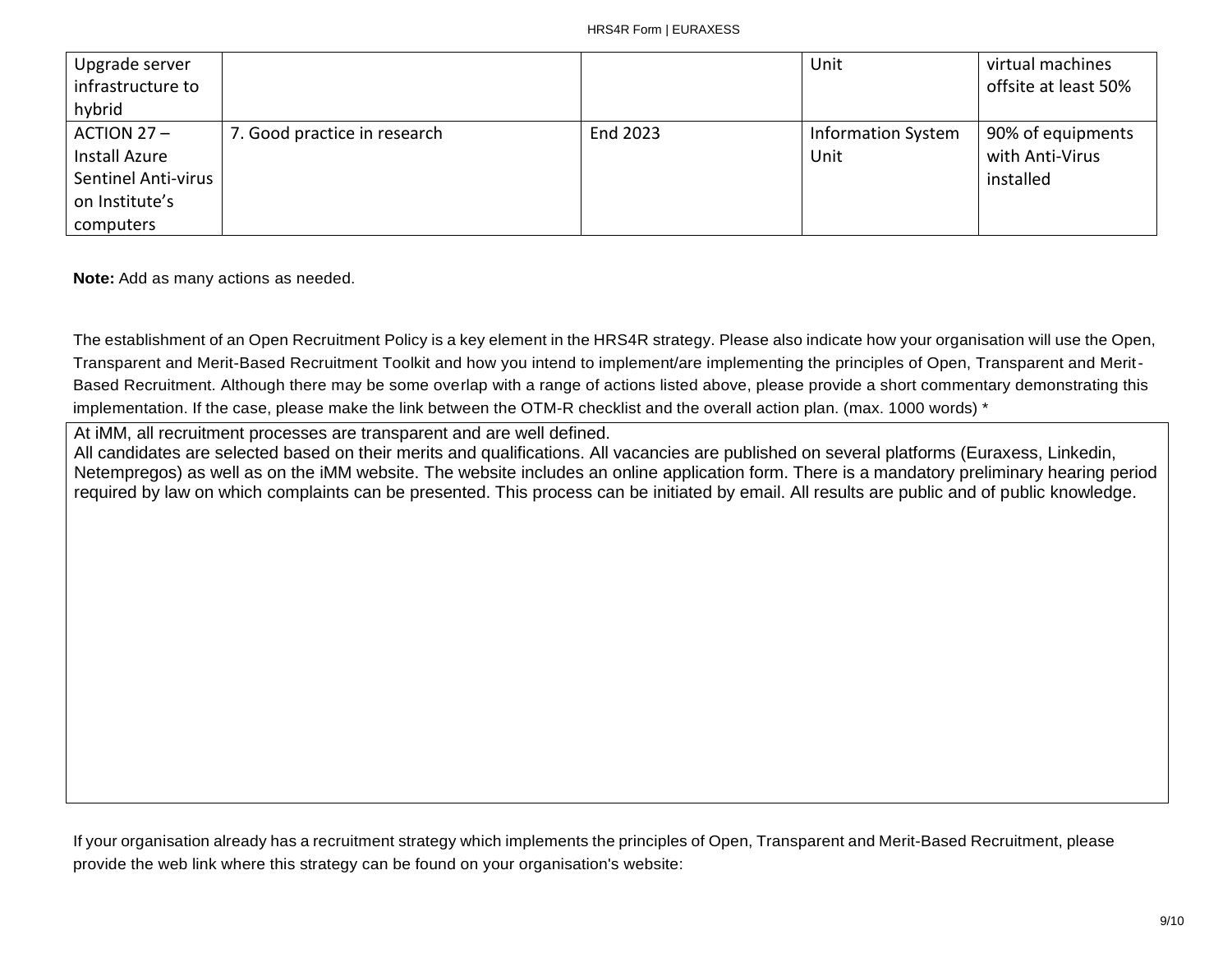#### URL: <https://imm.medicina.ulisboa.pt/hrs4r-human-resources-strategy-for-researchers/>

## 4. Implementation

General overview of the expected overall implementation process of the action plan: (max. 1000 words)

iMM is committed to implement and follow the Code of Conduct and the OTM-R Principles. This implementation process will require the participation of several departments, as it involves the revision/ implementation of important procedures, as well as the whole community.

The Training Hub for the creation of the Ethics Code and Principles and for the appointment of the Research Ethics Group. This Group will then deliver the Ethics sessions as part of the Onboarding process. The Training Hub is also responsible for all the Alumni initiatives (create an Alumni webpage, Annual meetings and Mentoring Program) and for the Science careers sessions.

The Purchasing and Procurement is responsible for the acceptance of the Electronic Lab books and for its distribution.

The Safety and Compliance is responsible for implementing the Safety Management and Environment Management systems. This department is also in charge of making the contents on Health and safety and on occupational health to be available on the Institute's intranet, as well as for the institutional communication on accident prevention and awareness and workshop attendance.

The Pre-Award department created the Open Science working Group to be responsible for Open Science matters to be compiled in the Handbook of Scientific Data Management, Deposition and Curation and for delivering the Open Science awareness sessions.

The recently created Gender Equality working Group will carry out the actions defined in the Gender Equality plan to promote equal participation of women, men, transgender and non-binary employees, identifying and eliminating any stereotype or barrier that impedes anyone from developing their best selves in the professional life at the iMM. This plan is structured in thematic areas: 1. gender equality in recruitment and career progression; 2. gender balance in leadership and decision-making; 3. prevention of gender-based and sexual harassment; 4. integration of the gender dimension into research content;5. work-life balance; 6. organisational communication and culture.

The Communication Office is responsible for the revision of the internal and institutional communication in all its channels (website, social media and others) with the objective of making it more inclusive and gender neutral as proposed on the Gender Equality Plan. This department is also responsible for resuming the in person activities (iMM Horizon and school visits).

The Human Resources department is responsible for revising the call notices to include the indication of international work environment and gender sensitive and the valorization of mobility. On the development aspect, the HR department is responsible for the MyID Program sessions.

Make sure you also cover all the aspects highlighted in the checklist below, which you will need to describe in detail:

**How will the implementation committee and/or steering group regularly oversee progress?\***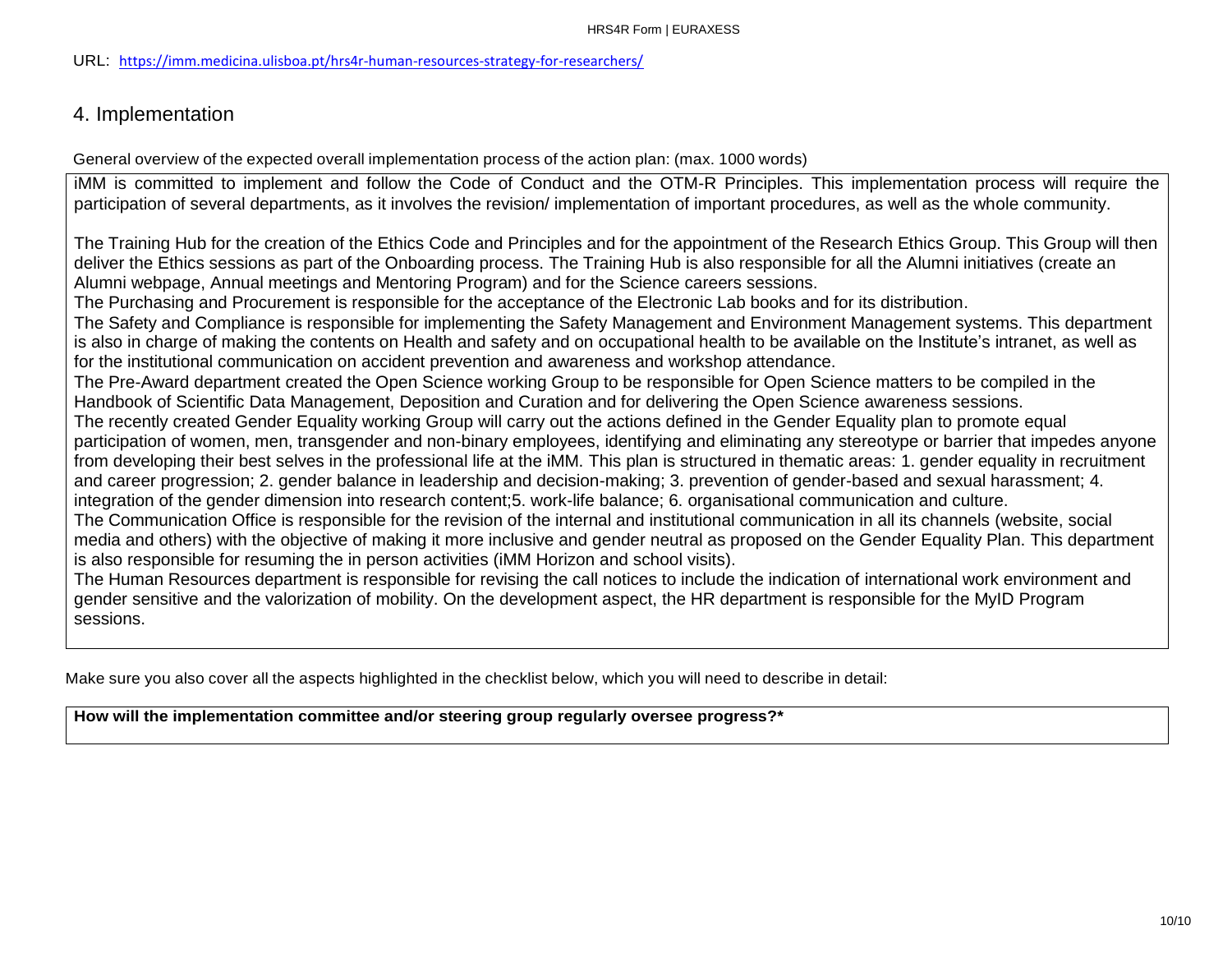The working group managers meet every 3 months in order to oversee the action execution and timeline completion. In these meetings, objectives may be redefined and needed resources may be adjusted accordingly to the action in question. When actions are fulfilled a report is sent to the Steering Committee with that information.

**How do you intend to involve the research community, your main stakeholders, in the implementation process?\***

The research community involvement began with the application of a survey on the 40 Principles of the Charter and Code in ord er to conduct a more accurate GAP analysis. On this survey proposed suggestions of measures to be implemented were asked. All the working Groups created (Diversity and Inclusion, Open Science, Research Ethics) are composed with members of our research community with various degrees of seniority.

This survey is to be repeated regularly (annually) to assess the effects of the proposed measures and to identify improvement opportunities.

**How do you proceed with the alignment of organisational policies with the HRS4R? Make sure the HRS4R is recognized in the organisation's research strategy, as the overarching HR policy.**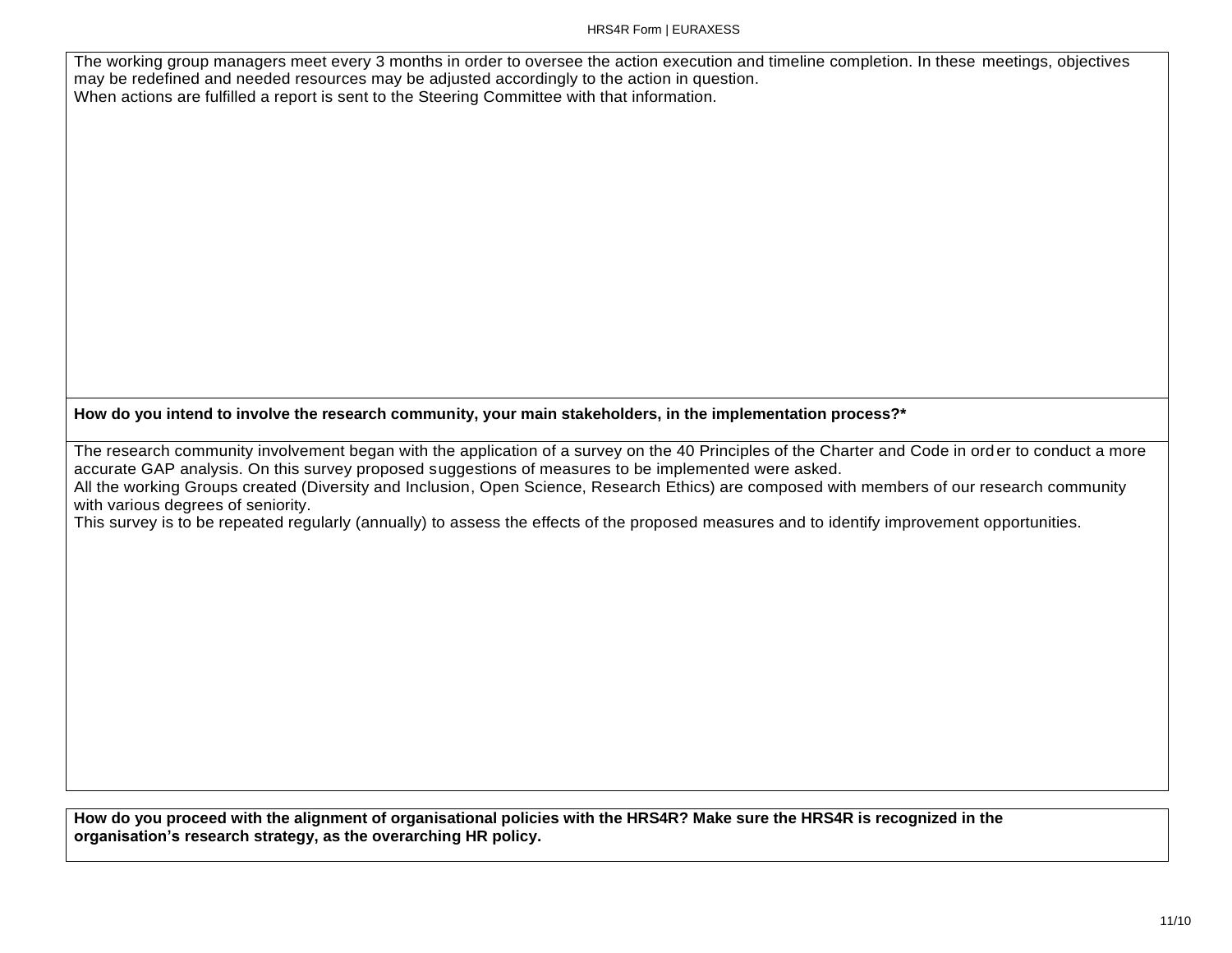#### HRS4R Form | EURAXESS

All measures and changes proposed by any of the working groups or departments are checked for conformity with the HRS4R polic ies by the Steering Committee and Human Resources and afterward approved by the Board of Directors before being put in place.

**How will you ensure that the proposed actions are implemented?\***

The implementation is going to be ensured by frequent monitoring and with the use of the timeline proposed in the action plan.

**How will you monitor progress (timeline)?\***